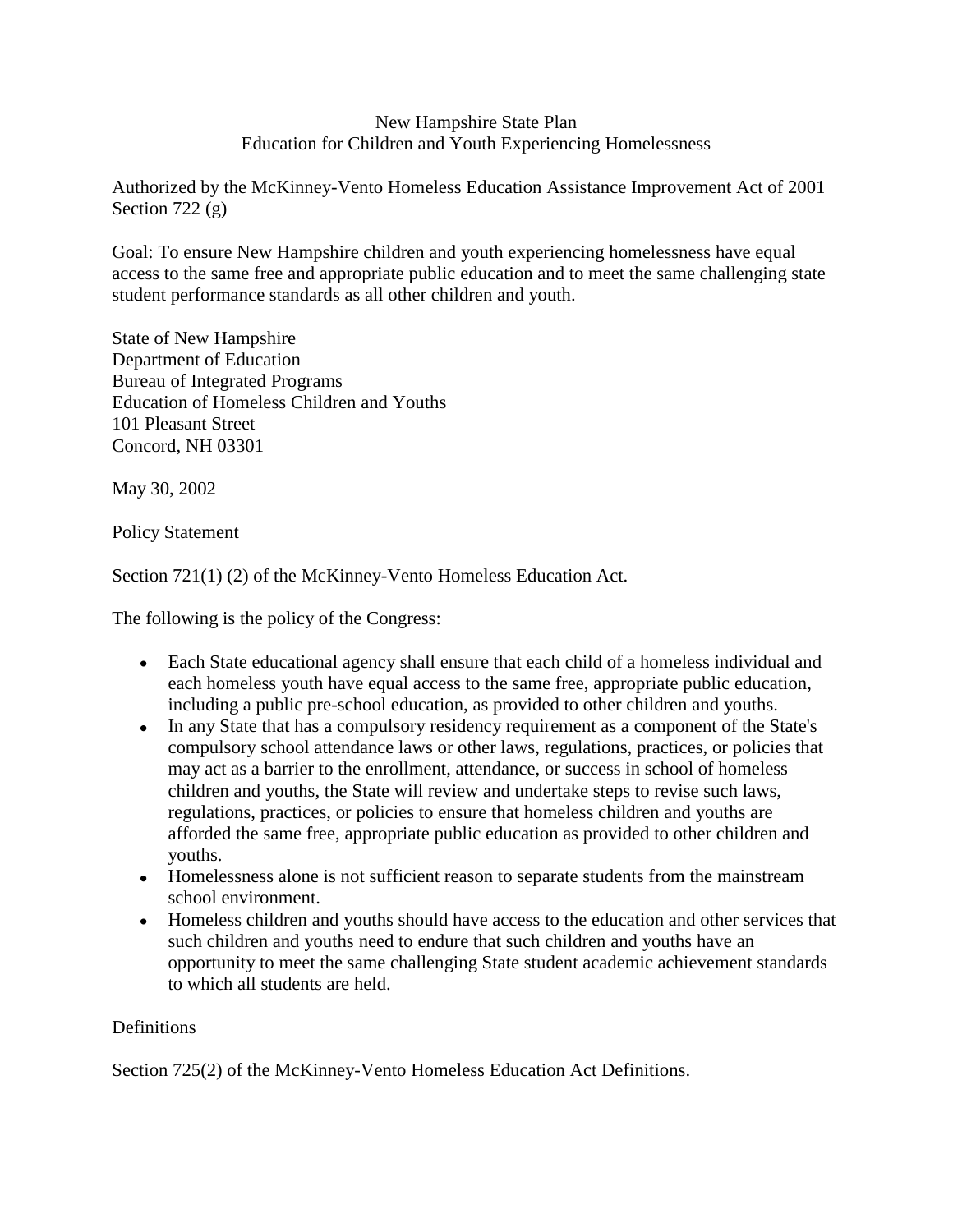Definition of 'enroll' and 'enrollment'.

For the purpose of this subtitle:

The terms enroll and enrollment include attending classes and participating fully in school activities.

Definition of the term 'homeless children and youths'.

For the purpose of this subtitle:

The term homeless children and youths means individuals who lack a fixed, regular, and adequate nighttime residence (within the meaning of section  $103(a)(1)$ ; and includes

(i) children and youths who are sharing the housing of other persons due to loss of housing, economic hardship, or similar reason; are living in motels, hotels, trailer parks, or camping grounds due to the lack of alternative accommodations; are living in emergency or transitional shelters; are abandoned in hospitals; or are awaiting foster care placement;

(ii) children and youths who have primary nighttime residence that is a public or private place not designed for or ordinarily used as regular sleeping accommodation for human beings (within the meaning of section  $103(a)(2)(C)$ ;

(iii) children and youths who are living in cars, parks, public spaces, abandoned buildings, substandard housing, bus or train stations, or similar settings and;

(iv) migratory children (as such term is defined in section 1309 of the Elementary and Secondary Education Act of 1965) who qualify as homeless for the purpose of this subtitle because the children are living in circumstances described in clauses (i) through (iii).

- The terms 'local education agency' and 'State educational agency' have the meanings given such terms in section 9101 of the Elementary and Secondary Education Act of 1965.
- The term 'Secretary' means the Secretary of Education.
- The term 'State' means each of the 50 States, the District of Columbia, and the Commonwealth of Puerto Rico.
- The term 'unaccompanied youth' includes a youth who is not in the physical custody of a parent or guardian.

The Plan

Section 722(g)

Each State shall submit to the Secretary a plan to provide for the education of homeless children and youths within the State. Such plan shall include the following: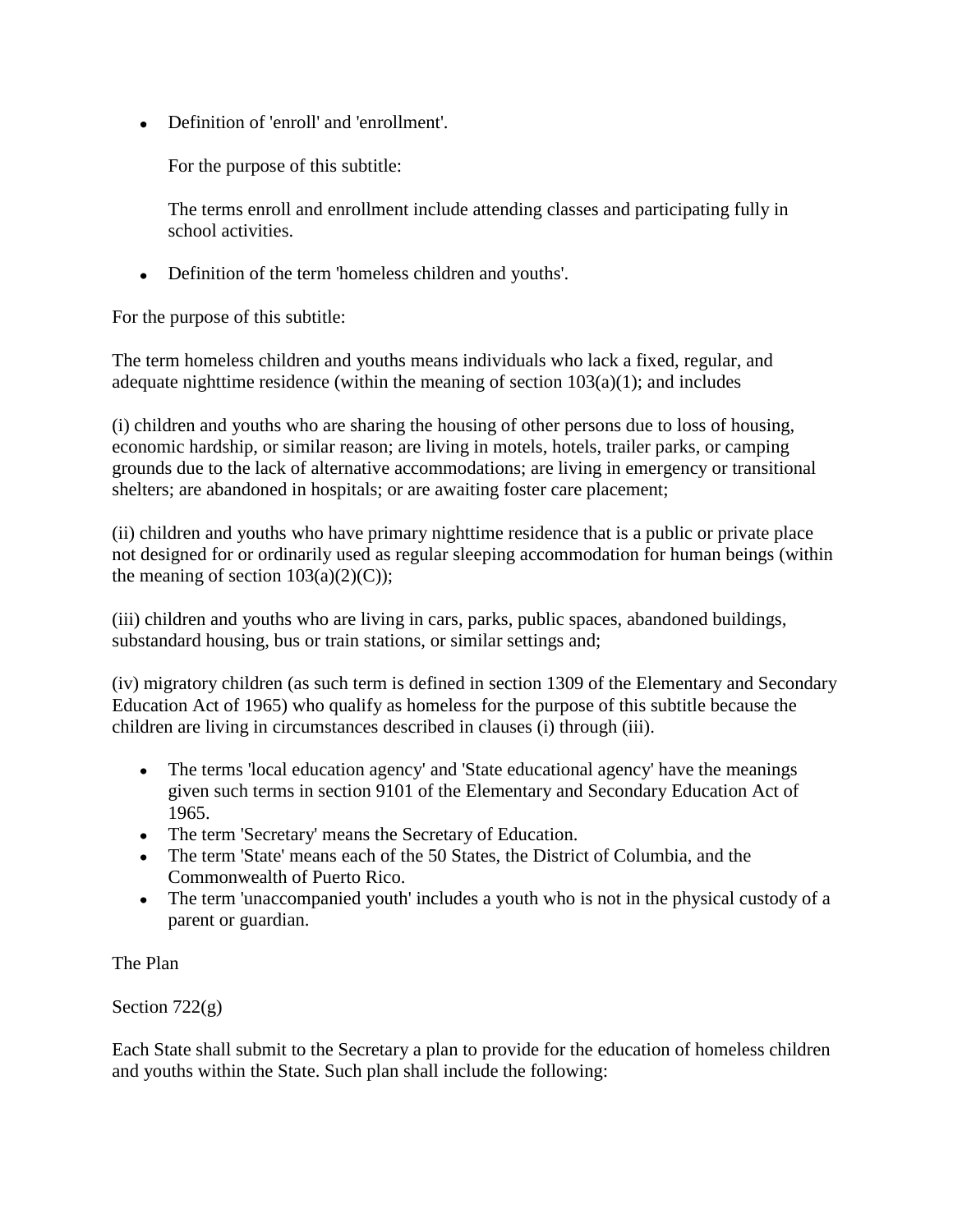#### Section  $722(g)(1)(A)$

A description of how such children and youths are (or will be given) the opportunity to meet the same challenging State academic achievement standards all students are expected to meet:

New Hampshire Students experiencing homelessness:

- Will remain in their school of origin whenever feasible unless it is against the parent's or youth's wishes, or;
- Will, if requested by parents or youth, be enrolled immediately in the school service area in which they are temporarily residing:
- Will have access to all educational services they qualify for which are ordinarily provided to non-homeless students including pre-school, Title I, Special Education, Head Start, Even Start, Gifted and Talented, before and after school programs, and extra-curricula activities:
- Will participate in the NH State Assessment if they are in attendance in school on the date of the start of the exams:
- Will have access to expedited assessments to identify academic needs and learning strengths:

Target: Fall 2002

- Baseline data on the achievement of students experiencing homelessness in McKinney funded LEAs: spring 2002
- Competitive sub-grants will be awarded to LEAs to facilitate the educational services of homeless students. Specifically, sub-grants will be utilized to identify learning gaps as a result of transiency and to apply strategies to reduce or eliminate those gaps. RFP issued in spring 2002, yearly, thereafter.

Section  $722(g)(1)(B)$ 

A description of the procedures the State Educational agency will use to identify such children and youths in the State and to assess their special needs.

- The SEA will disseminate information to LEAs in the form of posters, flyers, and brochures, etc. to be place in areas where families and youth experiencing homelessness are located or receive services including, but not limited to:
	- o Schools
	- o Other government offices
	- o Family and juvenile courts
	- o Food centers/soup kitchens, etc.
	- o Bus station
	- o Shelters
	- o Churches/Community Centers
	- o Clothing Centers
	- o Medical facilities (hospitals, clinics, etc.)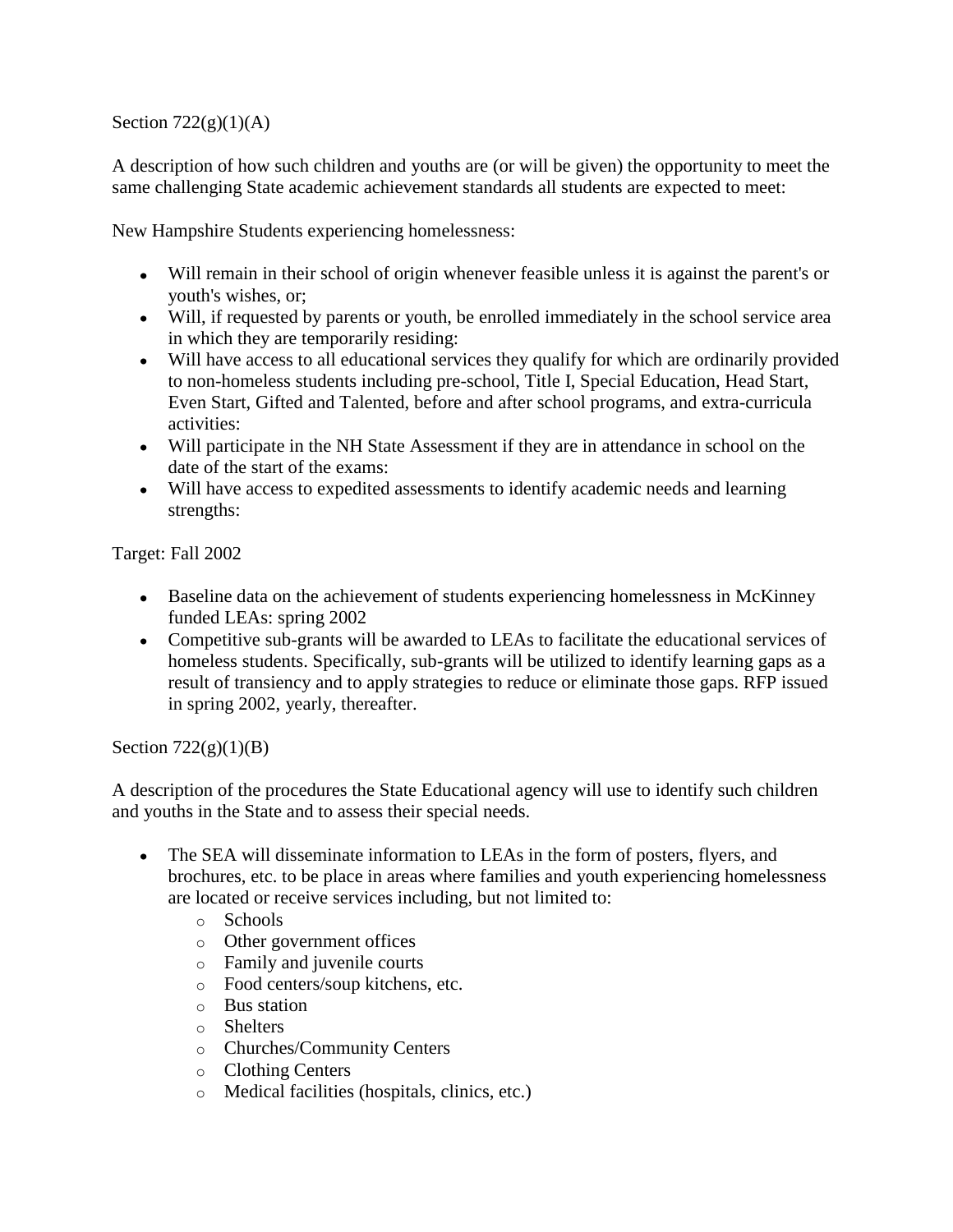- o Motels and hotels
- o Campgrounds
- o Laundry mats
- o Libraries
- o Grocery stores
- o Town/city offices
- o "Help Line"

Target: beginning summer 2002 and ongoing.

- The State Coordinator will provide information and technical assistance in the form of  $\bullet$ literature and professional development to local liaisons, school personnel, shelter personnel, outreach workers, and other community agencies on the educational rights of students experiencing homelessness.
- The State Coordinator will develop with LEA liaisons methods of identifying children and youth experiencing homelessness.
- Identification though current housing status information gathered during school enrollment process.
- Monitoring numbers of families living at same address.
- Including information about homelessness and educational rights and opportunities on school enrollment forms, newsletters, and school handbooks, etc.
- The State Coordinator will conduct an annual one-day school and shelter count of homeless children and youth.
- Results of the count will be published in a report and disseminated to LEAs, community agencies serving homeless children and youth, and other agencies as appropriate.
- Results of the school count and shelter count will assist in targeting education and information dissemination efforts.
- The State Coordinator will maintain records on requests for technical assistance, barrier tracking, and dispute claims filed.
- The State Department of Education's Web site will post information on education of homeless children and youths and will be updated regularly to reflect changes in legislation, sub-grant information, identification and services provisions, etc.
- The State Coordinator will work collaboratively with other agencies serving homeless children and youth such as the Homeless and Runaway Youth Task Force, NH Coalition to End Homelessness, NH Department of Human Services Homeless and Housing, and other organizations as identified.
- Identified homeless students will have access to expedited assessments to identify academic needs and learning strengths.
- Identified homeless students will have access to all educational services they qualify for which are ordinarily provided to non-homeless students including pre-school (where available), Title I, Special Education, Head Start, Even Start, Gifted and Talented, before and after school programs, and extra-curricula activities.
- Competitive sub-grants will be awarded to LEAs to facilitate the educational services of homeless students. Specifically, sub-grants will be utilized to identify learning gaps as a result of transiency and to apply strategies to reduce or eliminate those gaps.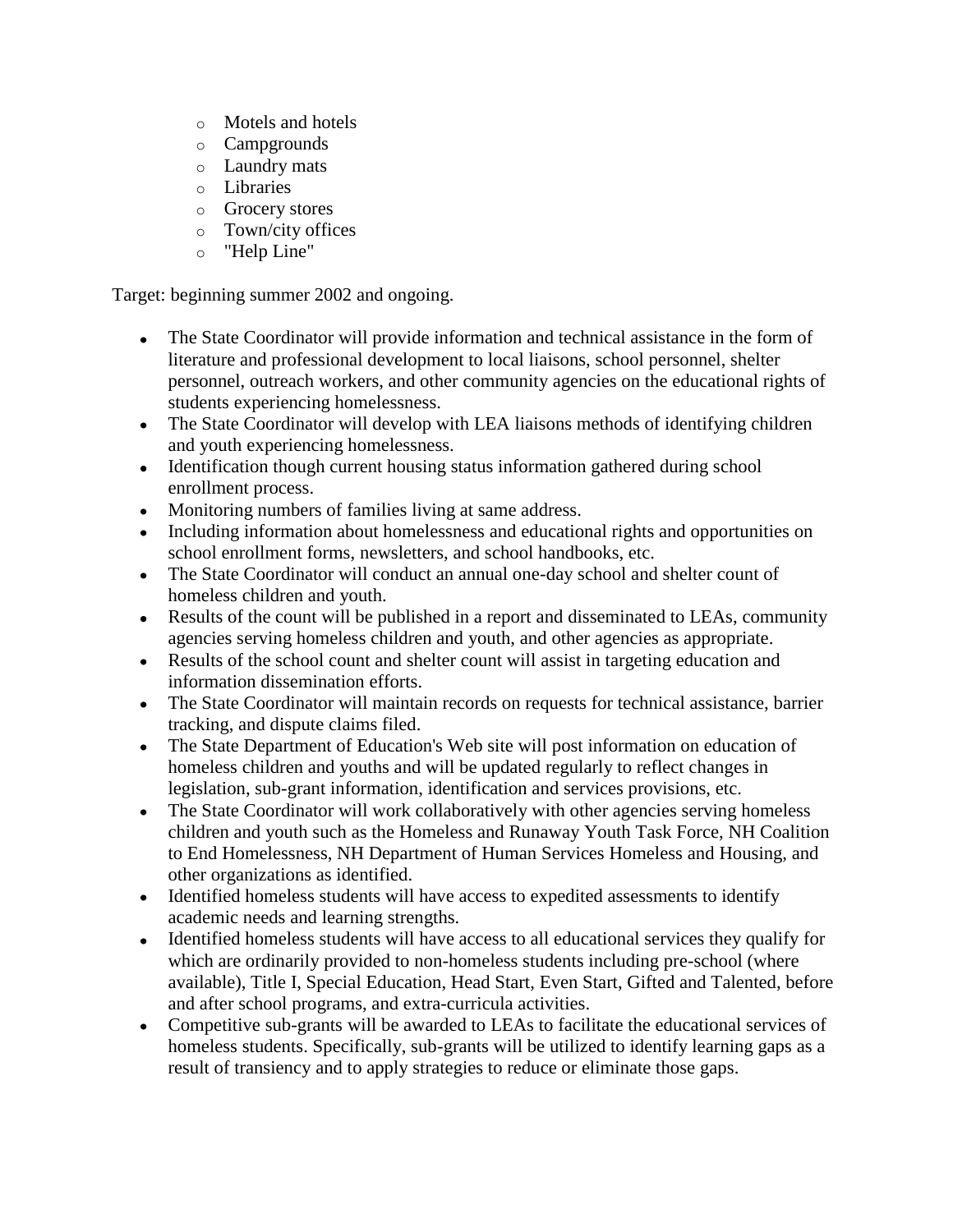Target: 2002-2003 school year and ongoing.

### Section  $722(g)(1)(C)$

A description of procedures for the prompt resolution of disputes regarding the educational placement of homeless children and youths.

New Hampshire RSA 193:12 (IV) provides the definition of a homeless child and exceptions to legal residence requirements for homeless pupils.

Current Status : On May 9, 2002 Senate Bill 321 established a committee to study statutory and administrative requirements regarding the legal residence of homeless children in certain educational and institutional settings, and relative to the appeal of decisions made regarding change of school or assignment.

The duties of the committee are to study existing statutory requirements relevant to the department of education regarding the school assignment of legal residency of homeless children and youth for the purposes of primary and secondary education; study the provisions of the McKinney-Vento Homeless Assistance Act and Title I of the Elementary and Secondary Education Act, as reauthorized by the No Child Left Behind Act of 2001 (Pub. L 107-110) and to recommend changes to state law as deemed necessary and appropriate.

The Commissioner of the Department of Education shall submit a report on or before September 1, 2002 which shall include recommendations for proposed legislation necessary for revising existing statutory and administrative provisions relating to legal residency of homeless children set forth in section 3, paragraphs I-II of this act.

Target: This state plan will be updated upon final determination of NH residency rules in fall of 2003.

Parents will be fully informed by local education agencies and the SEA of the enrollment options and educational opportunities available. Schools will provide written explanations to parents regarding disputes over school selection and enrollment and referral to the local liaison for dispute resolution. Pending the determination of the study committee, the following procedures are in place if there is a dispute regarding the educational placement of homeless children and youths:

- The local education agency homeless liaison will provide guidance, technical assistance and mediation support to resolve disputes at the local level.
- If the issue is not resolved, parents of homeless children and/or unaccompanied youth will be provided with written information about the dispute process. The liaison will act on the behalf of unaccompanied youth to resolve disputes.
- The State Coordinator will be called upon to assist in resolving differences which are not resolved at the local level.
- The superintendent shall decide residency issues under this section.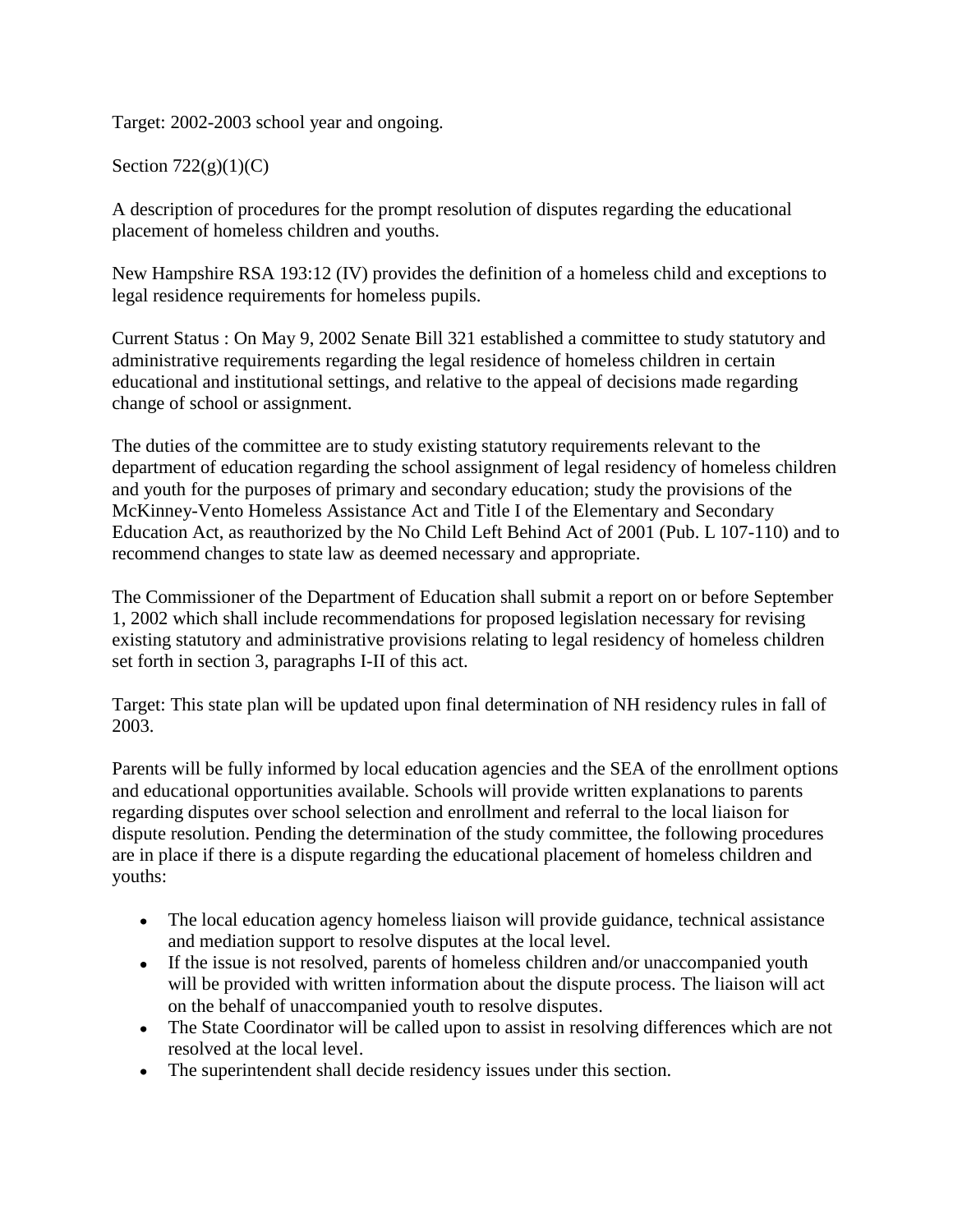- If more than one school district is involved in a residency dispute or the parents who live apart cannot agree on the residence of a minor child, the respective superintendents shall jointly make a decision, and such determination shall be final.
- In those instances when an agreement cannot be reached in a timely manner, the commissioner of education shall make a determination and such determination shall be final.
- No district shall deny a pupil attendance or implementation of an existing individual education plan.
- A pupil shall remain in attendance in the pupil's school of origin during the pendency of a determination of residency.

Target: 2002-2003 school year.

Section  $722(g)(1)(D)$ 

A description of programs for school personnel (including principals, attendance officers, teachers, enrollment personnel, and pupil services personnel) to heighten awareness of such personnel of the specific needs of runaway and homeless youths.

The following programs/activities will be employed to heighten awareness of school personnel of the unique needs of runaway and homeless youths:

- Flyers, brochures, and posters, etc will be developed and distributed to various locations informing of the rights of runaway and homeless youths to a free and appropriate public education. Those locations include, but are not limited to public schools, related state and community agencies, shelters for runaway and homeless youth, homeless outreach workers, and include areas in which homeless youth may gather or congregate in search of food, shelter, or jobs.
- The State Coordinator will disseminate information and training materials to local education agency and homeless liaisons targeting school personnel (school administrators, teachers, school nurses, guidance counselors, social workers, and office support personnel, etc) via direct mailings, newsletter and relevant journal articles, New Hampshire Department of Education Web site updates, related Web site links, training materials and sessions.
- The State Coordinator will disseminate information and training materials on the  $\bullet$ education rights and needs of runaway and homeless youth to institutions of higher education with majors in the areas of education, counseling, medical (i.e. physician education and nursing), and related fields.
- Resources and professional development opportunities will be announced via the Web site and Key Messages (NH Department of Education electronic newsletter).

Target: Winter 2002 to spring 2003

Section  $722(g)(1)(E)$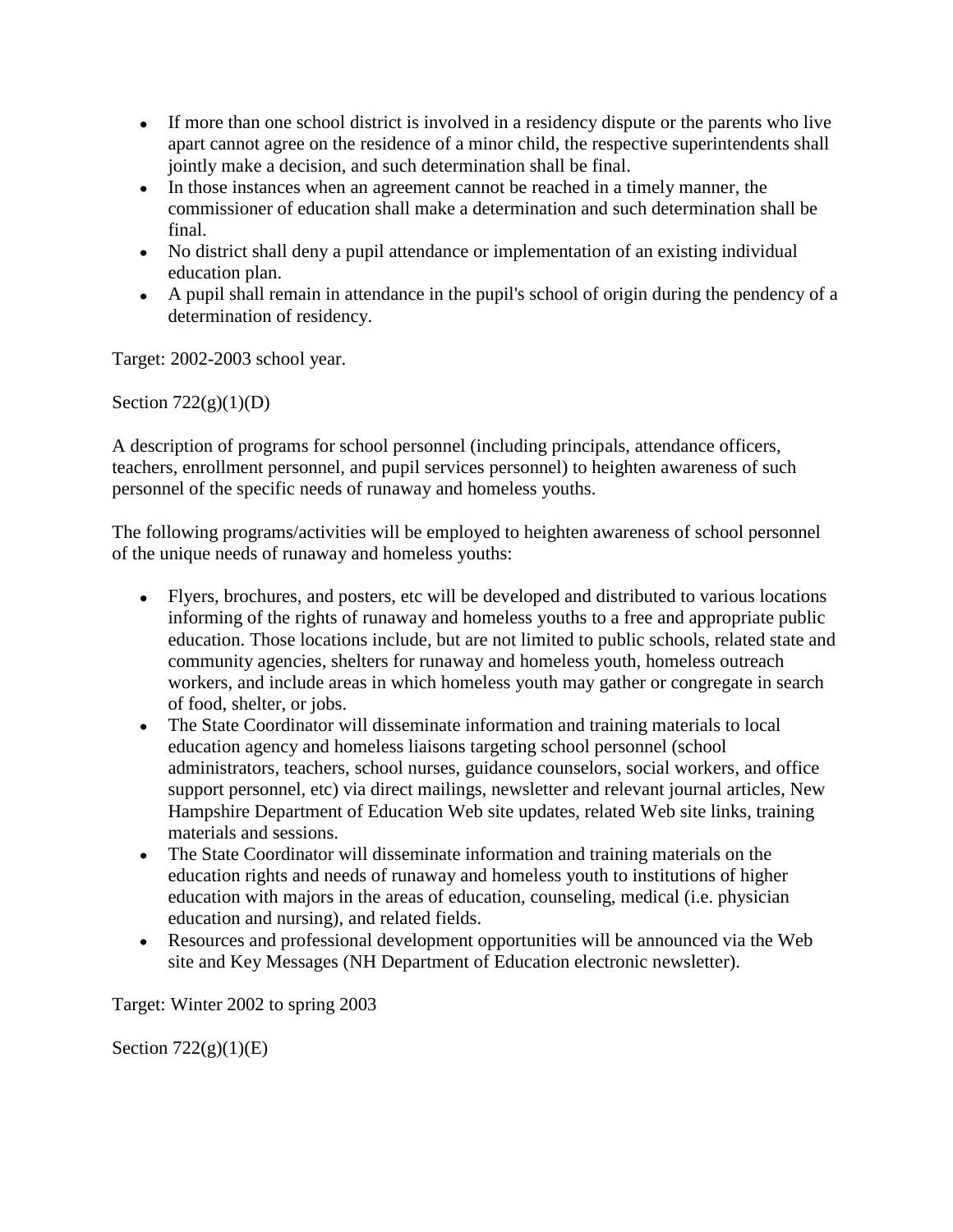A description of procedures that ensure that homeless children and youths who meet the relevant eligibility criteria are able to participate in Federal, State, or local food programs.

- Training and information will be provided to local Education Agency homeless liaisons on school nutrition programs and the eligibility criteria for homeless children and youths.
- The process for accessing school nutrition programs for homeless children and youths will be streamlined at the local school level to ensure prompt access.
- Shelter personnel, homeless outreach workers, school food service personnel, school nurses, teachers and administrators will be provided with information on the eligibility of homeless children and youth for school nutrition programs.
- Posters, flyers and brochures will include information for homeless families and youth to access food programs.

Target: Fall 2002

Section  $722(g)(1)(F)$ 

A description of procedures that ensure that-

(i) homeless children and youths have equal access to the same public school pre-school programs, administered by the State agency, as provided to other children in the State;

(ii) homeless children and youths separated from the public schools are identified and accorded to equal access to appropriate secondary education and support services; and

(iii) homeless children and youths who meet the relevant eligibility criteria are able to participate in Federal, State, or local before-and after-school care programs.

Equal Access.

- According to New Hampshire Education statute RSA 189:1-a, Duty to Provide Education. "It shall be the duty of the school board to provide, at district expense, elementary and secondary education to all pupils who reside in the district until such time as the pupil has acquired a high school diploma or has reached age 21, whichever occurs first; provided, that the board may exclude specific pupils for gross misconduct or for neglect or refusal to conform to the reasonable rules of the school, and further provided that this section shall not apply to pupils who have been exempted from school attendance in accordance with RSA 193:5 (Exemption from attendance).
- New Hampshire RSA 193-E:2 Criteria for an Adequate Education. An adequate education shall be provided to all students.

Access to pre-school programs.

Children and youths experiencing homelessness in New Hampshire will have equal access to public pre-school programs as provided to non-homeless children and youth.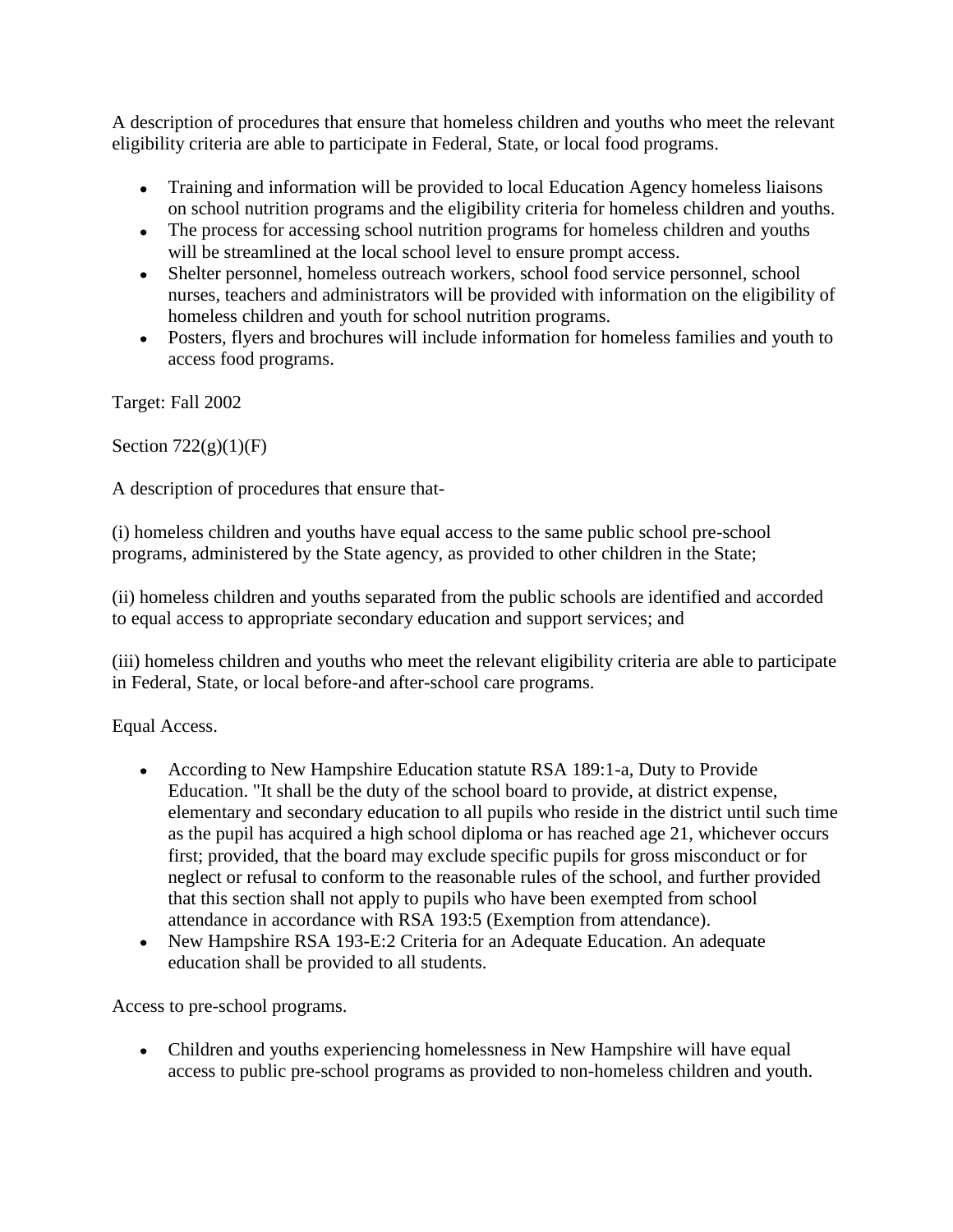- The State Coordinator will develop and maintain a working relationship with Head Start, Even Start and other pre-school initiatives to assure access for children experiencing homelessness. Information on the availability of pre-school opportunities will be provided to shelters and related service providers and included as part of the outreach activities described under section  $722(g)(i)(B)$  of this plan.
- Local liaisons will maintain a resource list of available pre-school programs and provide this information to parents, youth, local shelters, outreach workers, and community agencies serving homeless families.
- Information will be available to parents and youth at local shelters and other state, local, and community agencies serving homeless families.

Target: 2002-2003 school year and ongoing.

Access for homeless youths and youths separated from public schools.

The State Coordinator will explore collaboration opportunities with state and local service providers providing assistance to out of school youths. Such contacts include, but are not limited to:

- Transitional Living Programs
- Youth Workforce
- Homeless Outreach Workers
- Youth Health Clinics and other service providers
- NH Health and Human Services Homeless and housing
- Aging out (of Foster Care) Coalition

Information on education opportunities and rights to school access will be available to youth at local shelters, other state, local, and community agencies serving homeless youths, and other areas which are identified as locations where youth congregate.

Access to before- and after-school programs.

Children and youths experiencing homelessness in New Hampshire and who meet the eligibility criteria, will have equal access to Federal, State, or local before-and after-school care programs as provided to non-homeless children and youth.

- Local liaisons will maintain a resource list of available local before- and after- school care programs and provide this information to parents, youth, local shelters, outreach workers, and community agencies serving homeless families.
- Information will be available to parents and youth at local shelters, other state and local and community agencies serving homeless families.

Target: 2002-2003 school year and ongoing.

Section  $722(g)(1)(G)$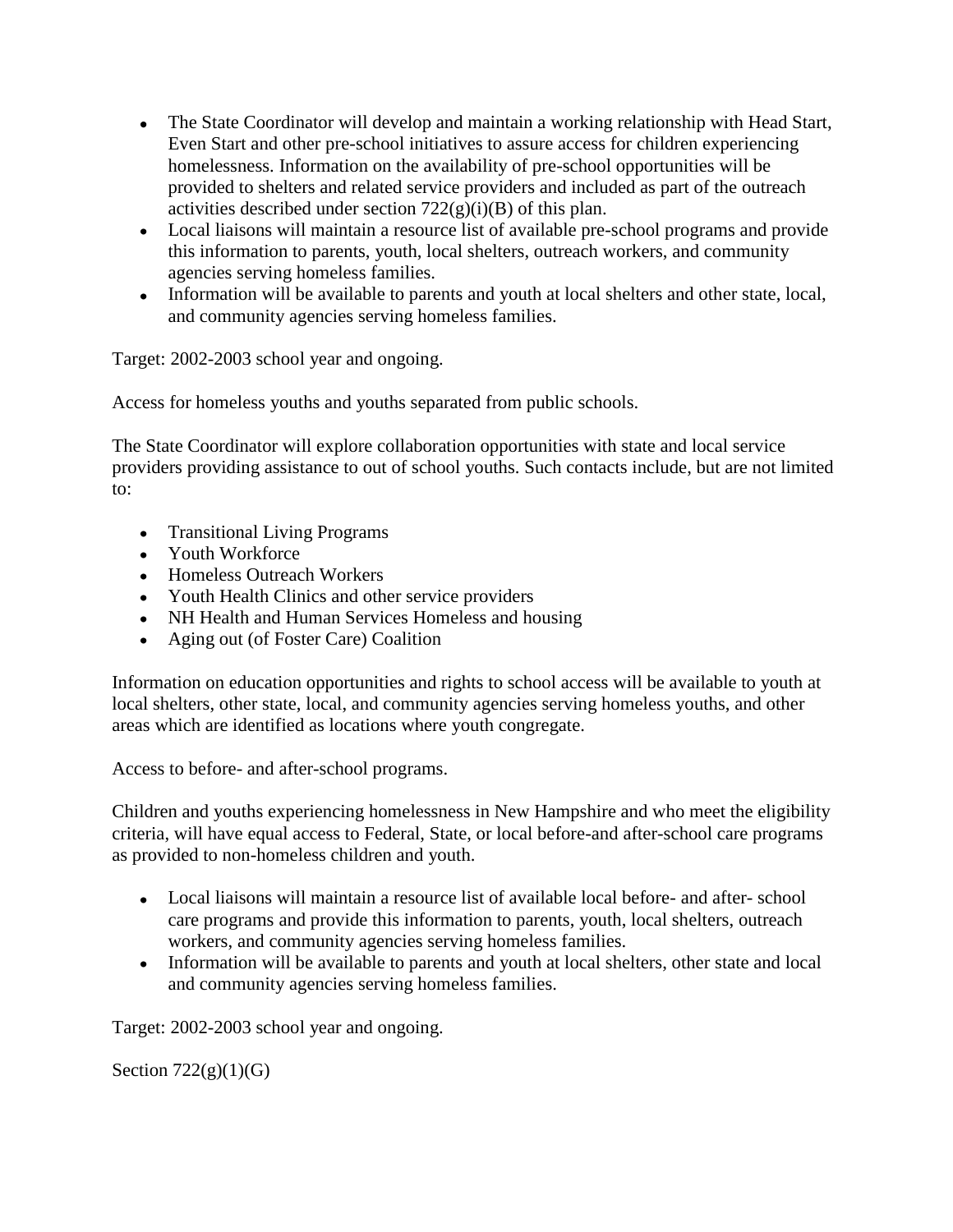Strategies to address problems identified in the report provided to the Secretary under subsection  $(f)(3)$ .

Status of 2000 report to USDE

Local Education Agency responses to the 1999-2000 New Hampshire One-Day School Count conducted in October, 1999 identified barriers experienced by homeless children and youths. Major barriers identified from most to least frequently encountered (top 5):

1. Residency requirements

2. Families do not enroll children due to frequent moves (school of origin attendance may not be known as an option for children)

- 3. Transportation
- 4. School records
- 5. Immunization and/or lack of medical records

To address these barriers several steps were initiated:

- A technical advisory was developed and endorsed by the New Hampshire Board of Education. This advisory addressed issues regarding residency and attendance at school of origin and was distributed to local education agencies. The advisory calls for the immediate enrollment of children and youth experiencing homelessness, consideration to remain in the school or origin whenever feasible, and provisions for dispute resolution - June 2001.
- The technical advisory was also distributed to chairs of local education agency school boards, local shelters, town welfare offices, city and town managers, soup kitchens and food pantries, and other community agencies-August 2001.
- A task force group of local education agency superintendents was brought together to develop plans to address identified barriers-February 2002.
- School nurses were provided information and guidance on assisting homeless children and youth in accessing required immunizations and medical documentation -summer 2001 and ongoing.

Section  $722(g)(1)(H)$ 

Strategies to address other problems with respect to the education of homeless children and youths, including problems from enrollment delays that are caused by

- immunizations and medical records requirements;
- residency requirements;
- lack of birth certificates, school records, or other documentation
- guardianship issues; or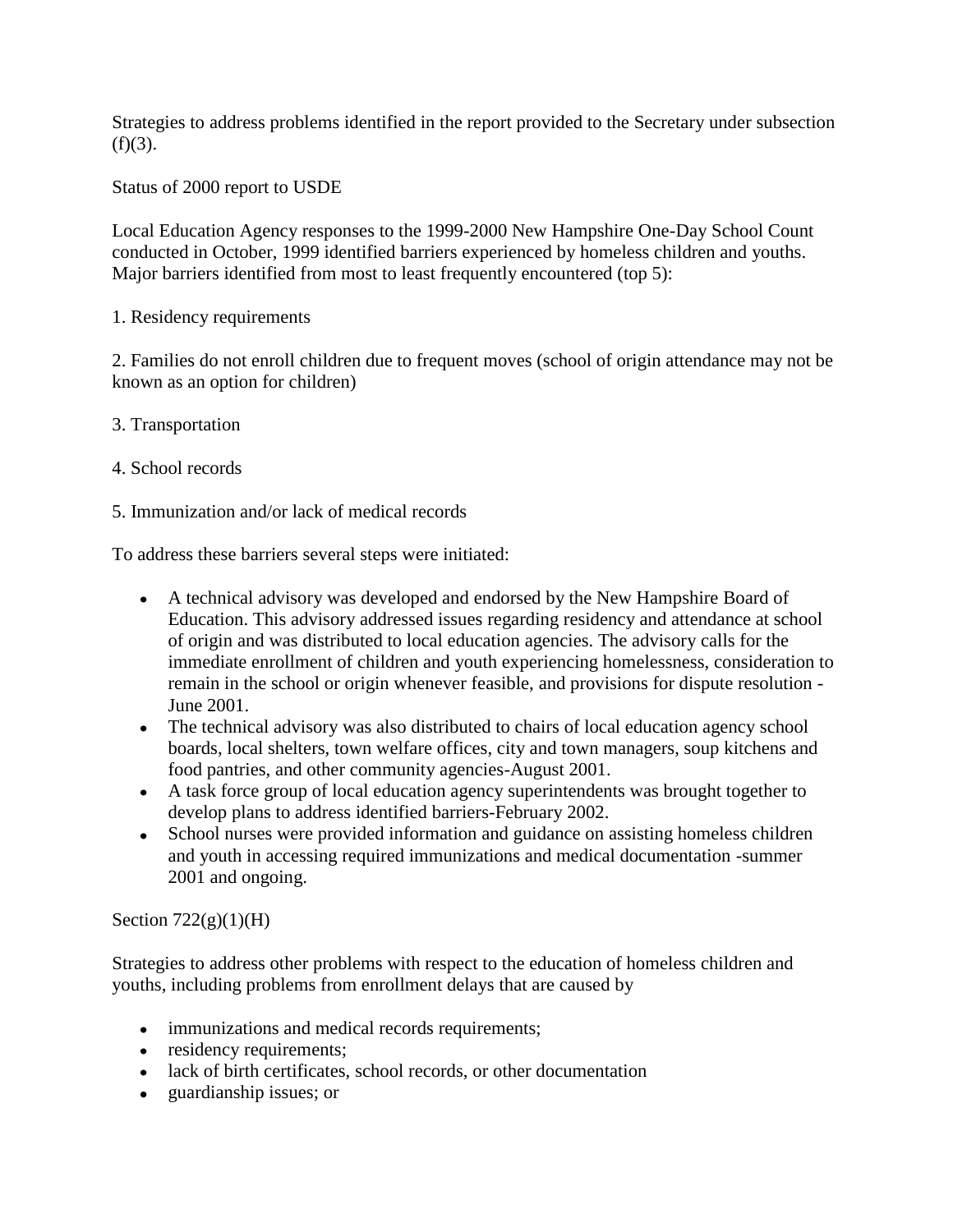• uniform or dress code requirements.

The reauthorization of the McKinney-Vento Education Act requires immediate enrollment and attendance of children and youth experiencing homelessness. Current efforts have focused on addressing the areas of greatest challenge for homeless students; residency requirements and lack of immunization records or medical records, to inform local education agencies of the educational rights of homeless students and the requirements for local education agencies under the new McKinney-Vento Education Act.

- Information on the requirements for local education agencies concerning residency requirements, school of origin, lack of school records (such as birth certificates and other documentation) has been included in New Hampshire Key Messages (e-mail based monthly newsletter sent to local education agency superintendents and other interested parties) ongoing.
- An article addressing homelessness, rights to a free and appropriate education, and new  $\bullet$ requirements under the McKinney-Vento Education Act was written and published in the New Hampshire Department of Education Special Education Bureau SIG Newsletter-2002.
- Contact has been initiated with New Hampshire Department of Health and Human Services, Immunization Bureau to coordinate dissemination to school nurses information on immediate enrollment and immunization and medical records. Immunization Bureau is considering developing a time line for school nurses to comply with immunizations and medical information on a timely basis-February 2002 and ongoing.
- School nurses have been notified of the impending changes regarding enrollment and immunization and/or other medical record requirements-April 2002 and ongoing.
- RFPs have been posted encouraging local education agencies to apply for McKinney funding (competitive process). The primary level RFP (\$50,000 total available) seeks to fund 2-3 projects. A second level of RFPs have been developed called the "McKinney Mini", these are five (5) implementation grants of \$5,000.00 each to assist local education agencies in implementation of the McKinney Homeless Education Act-April 2002.
- School uniforms have not been identified as a concern.

Issues of guardianship were raised in the 2000 report to the USDE. It is the duty of a school district to provide an education for all children who reside in the district until a child has acquired a high school diploma or has reached age 21. New Hampshire RSA 193:12 II (2)(3) addresses residency issues with regards to children of divorced parents and children in the custody of a legal guardian. The approach of local education agencies regarding guardianship, residency, school enrollment of homeless students has not been consistent. Guardianship as it relates to school enrollment for homeless students is one of the areas identified as a potential barrier to homeless children and youths and, as such, will be reviewed and revised as appropriate.

Target: Fall 2002 and ongoing

Section  $722(g)(1)(I)$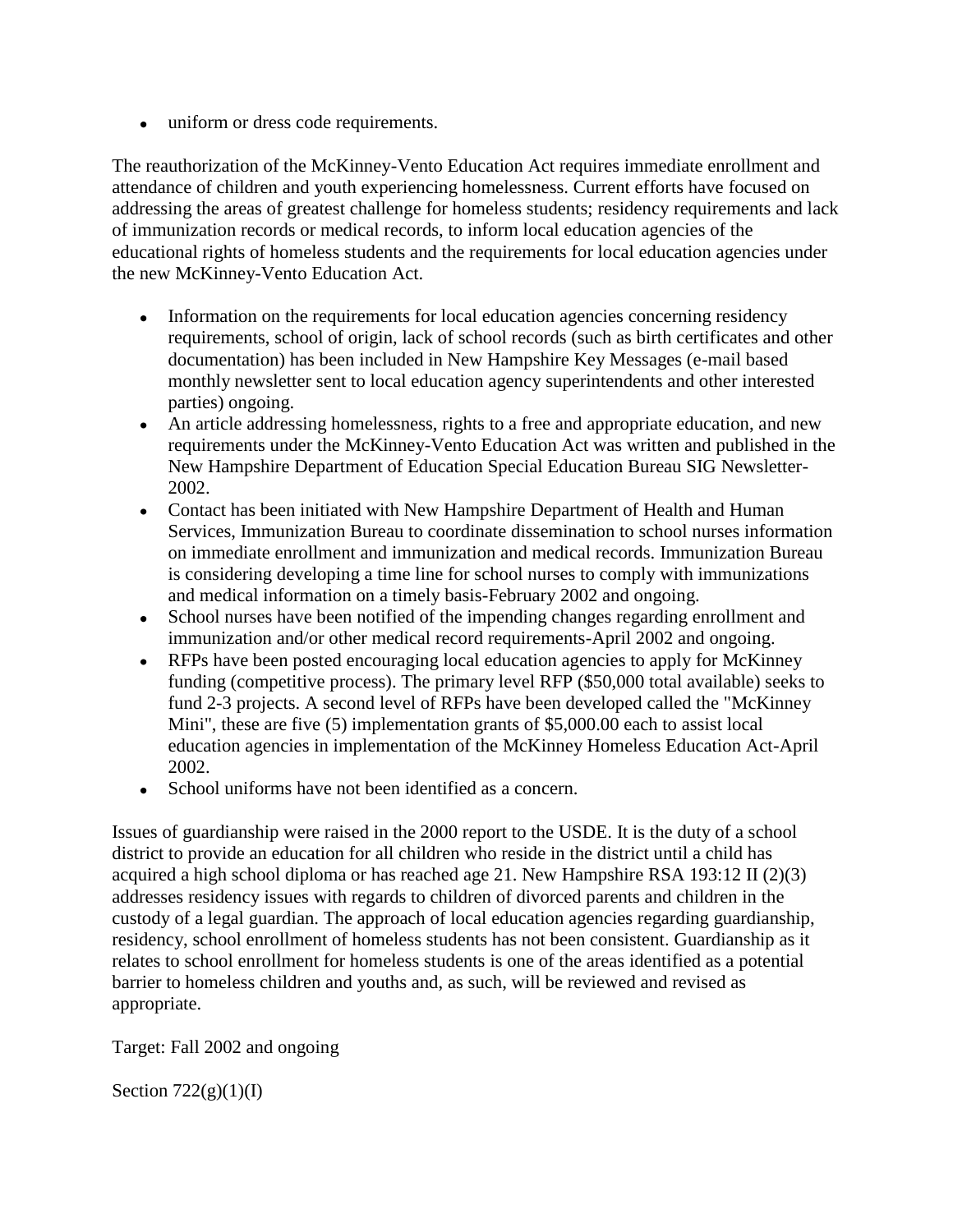A demonstration that the State educational agency and local education agencies in the State have developed, and shall review and revise, policies to remove barriers to the enrollment and retention of homeless children and youths in schools in the state.

The reauthorization of the McKinney-Vento Education Act requires immediate enrollment and attendance of children and youth experiencing homelessness. Current efforts have focused on addressing the areas of greatest challenges in New Hampshire for homeless students; residency requirements and lack of immunization records or medical records, to inform local education agencies of the educational rights of homeless students and the requirements for local education agencies under the new McKinney-Vento Education Act. The State education agency and local education agencies will need to review and revise existing policies and activities which affect enrollment and attendance of students experiencing homelessness in New Hampshire . Several items have been previously identified in other sections of this plan. Others are new areas which need to be addressed because they had not been completely resolved prior to the reauthorization of the McKinney-Vento Education Act, or due to provisions in the new Act which go into effect July 1, 2002 .

- Action: New Hampshire statute 193:12 Residency is under review, and has been referred to legislative study for compliance under the McKinney-Vento Education Act. In the interim, all students will remain in the school of origin unless parents request otherwise. It is anticipated that amendments to RSA 193:12 Residency will be made in winter 2003.
- There is no state law which requires that a student have past school records when  $\bullet$ enrolling in a new school. Children or youth must be admitted to school whether or not the homeless parents or students have records immediately available. However, proof of immunizations is required for enrollment. Schools have been able to verify immunization by calling the former school. Under the reauthorized McKinney-Vento Education Act, immediate enrollment is required even if proof of immunization or other health or medical records are not available.
- Action: New Hampshire Department of Education is currently working with New Hampshire Department of Health and Human Services, Bureau of Immunizations to revise requirement of proof of immunization for homeless students. Information has been provided to local education agencies regarding the review and revision of the immunization policy.
- Training of LEA personnel regarding the new requirements of the McKinney-Vento Act will be conducted in fall of 2002 .
- The Local Education Agency Liaison Toolkit will be provided to all LEA Liaisons. Training and technical assistance for LEAs will be ongoing.

Target: 2002-2003 school year.

Section  $722(g)(1)(J)$ 

Assurances that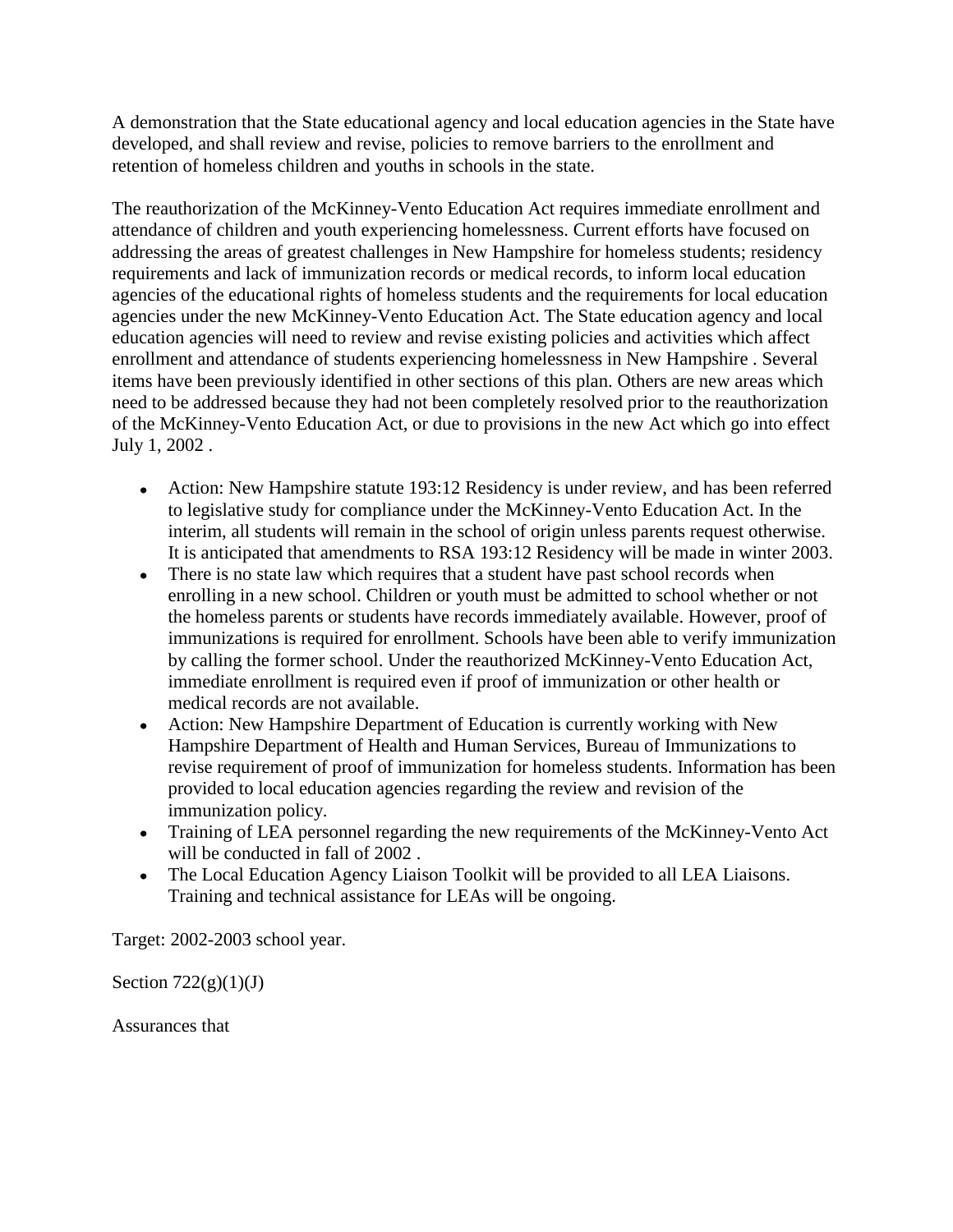The State educational agency and local educational agencies in the State will adopt policies and practices to ensure that homeless children and youths are not stigmatized or segregated on the basis of their status as homeless;

Status: Students in New Hampshire are not segregated on the basis of their homelessness.

Local educational agencies will designate and appropriate staff person, who may also be a coordinator for other Federal programs, as a local educational agency liaison for homeless children and youths, to carry out the duties described in paragraph  $(6)(A)$ ;

Status: Local Education Agencies will appoint a liaison for homeless children and youth. Technical assistance and training for this requirement will be provided to LEAs during the spring and fall 2002.

- And the State and its local educational agencies will adopt policies and practices to ensure that transportation is provided, at the request of the parent or guardian (or in the case of unaccompanied youth, the liaison), to and from the school of origin, as determined by paragraph $(3)(A)$ , in accordance with the following, as applicable;
- If the homeless child or youth continues to live in the areas served by the local education agency in which the school origin is located, the child's or youth's transportation to and from the school of origin shall be provided or arranged by the local education agency in which the school of origin is located.
- If the homeless child's or youth's living arrangements in the area served by the local educational agency of origin terminate and the child or youth, through continuing his or her education in the school of origin, begins living in an area served by another local education agency, the local education agency of the school of origin and the local education agency in which the homeless child or youth is living shall agree upon a method to apportion the responsibility and costs for providing the child with transportation to and from the school of origin. If the local educational agencies are unable to agree upon such a method, the responsibility and costs of transportation shall be shared equally.

Status: Transportation has been identified as a barrier to students experiencing homelessness who wish to remain in the school of origin. Technical assistance will be provided to LEAs to ensure compliance. Liaisons will receive training on addressing issues of transportation-Fall 2002 and ongoing.

#### (2)Compliance

(A) In General - Each plan adopted under this subsection shall also describe how the State will ensure that local education agencies in the State will comply with the requirements of paragraphs (3) through (7).

Subgrantees for McKinney funded projects are required to sign assurances of their compliance with the McKinney Act. Site visits, interim report and final report are required components for funding.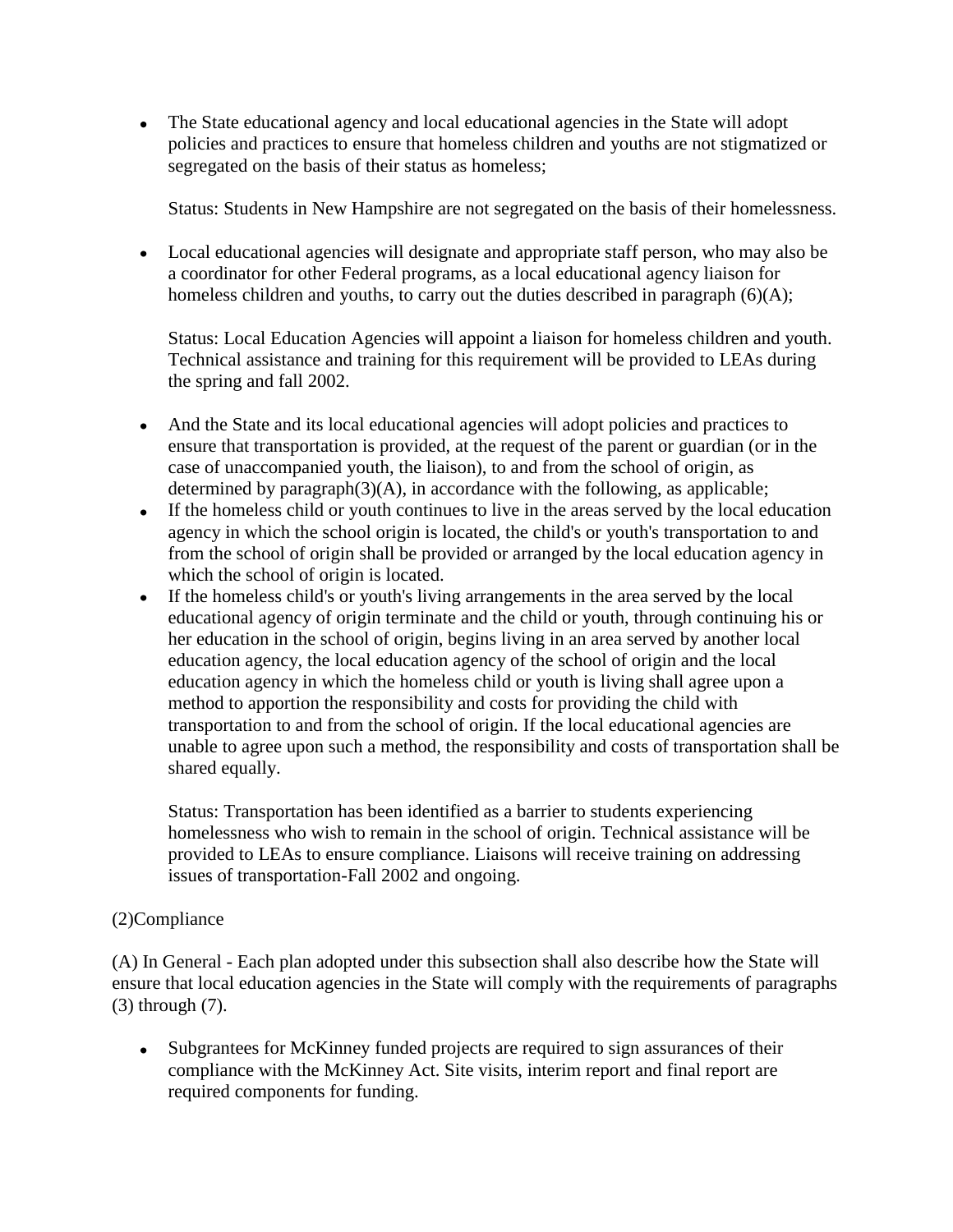- Requirements of collaboration and compliance with McKinney-Vento is included with the LEA Title I application for funds.
- Local education agency compliance will be integrated with on-site review and monitoring of other Federal projects.
- Local Education Agencies will identify liaisons during summer 2002 and fall 2002. LEAs will submit contact information for liaisons to the State Coordinator.
- A protocol to address non-compliance with McKinney-Vento is under consideration with appropriate staff at the NHDOE. A technical assistance advisory was approved by the State Board of Education in 2000. This advisory is under revision to meet requirements under the new McKinney-Vento.

Target: Initiate summer 2002, then ongoing.

(B) Coordination - Such plan shall indicated what technical assistance the State will furnish to local education agencies and how compliance efforts will be coordinated with the local education agency liaisons under paragraph  $(1)(J)(ii)$ 

- Local Education Agency Liaisons will be provided training on compliance with the McKinney-Vento Act in fall 2002 and as needed thereafter.
- Presentations and professional development will be provided as requested for groups including, but limited to: school nurses, guidance counselors, office personnel, school attendance officers, school administrators, local school boards, colleges and universities, and other state and local agencies serving homeless students and families.
- Local Education Agency Liaisons will be provided with a resource guide, fact sheets, brochures, and posters, etc to assist in community outreach and school district compliance with McKinney-Vento.
- Updated information will be provided to local liaisons via e-mail, direct mail, and Web site as appropriate by the State Coordinator.
- Information will be shared with advocacy groups, and other community agencies and service providers.

Target: 2002-2003 and ongoing

Local Education Agency Requirements

(A) In General - The local education agency serving each child or youth to be assisted under this subtitle shall, according to the child's or youth's best interest -

(i) continue the child's or youth's education in the school of origin for the duration of homelessness

(I) in any case in which a family becomes homeless between academic years or during an academic year; or

• for the remainder of the academic year, if the child or youth becomes permanently housed during an academic year; or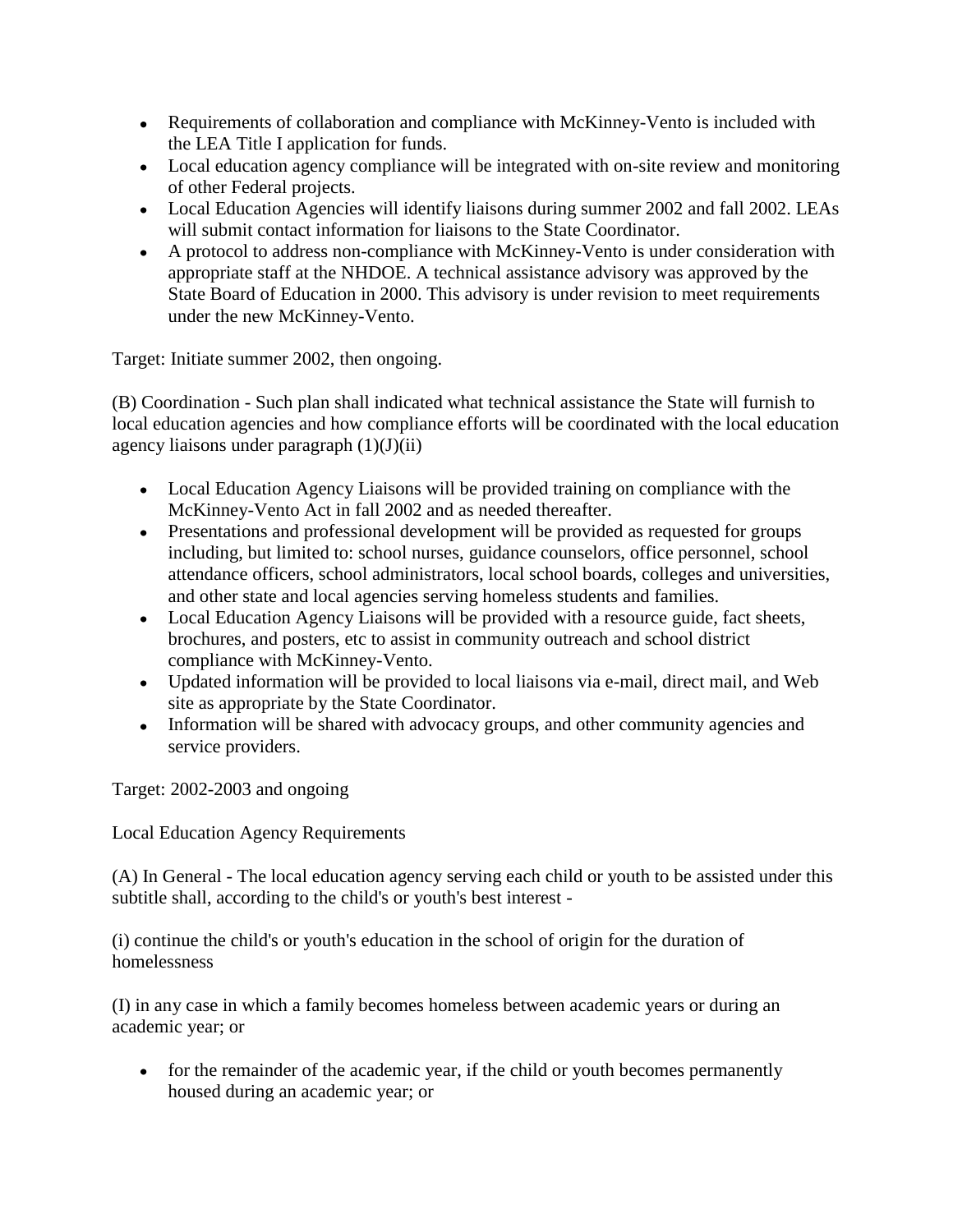(ii) enroll the child or youth in any public school that non-homeless students who live in the attendance area in which the child or youth is actually living are eligible to attend.

Technical assistance and ongoing contact identified earlier in this plan identified under Section  $(722)(g)(B)$  will be provided to local education agencies to assist with compliance.

Target: Fall 2002 and ongoing

- Outreach materials such as posters, flyers, brochures, and fact sheets will be distributed during the spring, summer and fall of 2002 (and then on-going as needed) to local education agencies service providers, and other interested parties as yet to be identified as mentioned earlier in this plan.
- Parent information packs containing rights to education under McKinney-Vento and local resources will be provided at shelters and schools.

Target: Current and ongoing with updated information

(B) Best Interest - In determining the best interest of the child or youth under sub-paragraph (a), the local education agency shall-

(i) to the extent feasible, keep a homeless child or youth in the school of origin, except when doing so is contrary to the wishes of the child's or youth's parent or guardian;

(ii) provide a written explanation, including a statement regarding the right to appeal under subparagraph (E), to the homeless child's or youth's parent or guardian, if the local education agency sends such child or youth to a school other than the school of origin or a school requested by the parent or guardian; and

(iii) in the case of unaccompanied youth, ensure that the homeless liaison designated under paragraph (1)(J)(ii) assists in the placement or enrollment decisions under this subparagraph, considers the views of such unaccompanied youth, and provides notice to such youth of the right to appeal under subparagraph (E).

- Reference technical assistance identified under Section  $722(g)(2)(B)$
- Reference identified activities under Section  $722(g)(1)(C)$

#### (C) Enrollment

(i) The school selected in accordance with this paragraph shall immediately enroll the homeless child or youth, even if the child or youth is unable to produce records normally required for enrollment, such as previous academic records, medical records, proof of residency, or other documentation.

(ii) The enrolling school shall immediately contact the school last attended by the child or youth to obtain relevant academic and other records.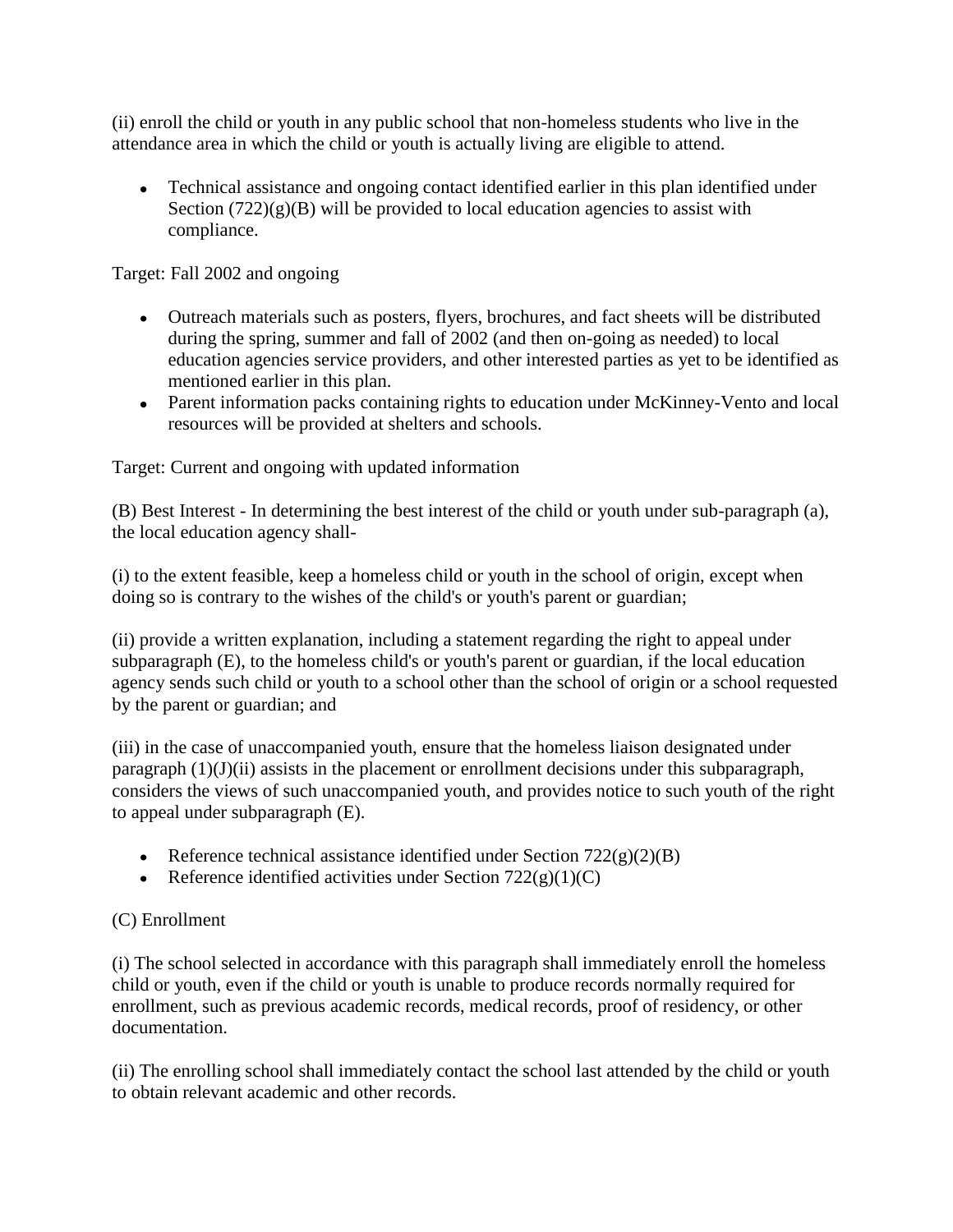(iii) If the child or youth needs to obtain immunizations, or medical records, the enrolling school shall immediately refer the parent or guardian of the child or youth to the local educational agency liaison designated under paragraph (1)(J)(ii), who shall assist in obtaining necessary immunizations, or medical records, in accordance with subparagraph (D).

- Technical assistance will be provided as identified under Section 722 (g)(2)(B).
- State Coordinators will work with New Hampshire Department of Health and Human Services, Immunization Bureau to work towards aligning state requirements for immunizations and medical records required for school enrollment with McKinney-Vento for start of the 2002-2003 school year.
- Appropriate personnel of the New Hampshire Department of Education will assist in the study of the New Hampshire Residency statute to bring it into compliance with the McKinney-Vento Education Act-September 2002 to spring 2003.
- Meetings, technical assistance, materials and on-going training will be provided to LEAs in New Hampshire .
- Rights of homeless students will be posted in schools, shelters and other related service and community agencies-Fall 2002 and ongoing.
- Information and technical assistance will be provided to school personnel normally involved in the initial enrollment of students to ensure immediate enrollment for students experiencing homelessness. (For example: office and guidance personnel)-Fall 2002 and ongoing.

(D) Records - Any record ordinarily kept by the school, including immunization or medical records, academic records, birth certificates, guardianship records, and evaluations for special services or programs, regarding each homeless child or youth shall be maintained.-

(i) So that records are available in a timely fashion, when a child or youth enters a new school or school district; and

(ii) In a manner consistent with section 444 of the General Education Provisions Act (20 U.S.C. 1232g)

• Parent Pack Folders (NCHE) containing information about educational rights are provided to shelters and other related service agencies and will be provided to LEA liaisons to assist families experiencing homelessness in gathering and keeping school records and other important documents.

Target: Ongoing

This section is consistent with current New Hampshire educational expectations and practice.

(E) Enrollment Disputes-If a dispute arises of school selection or enrollment in a school-

(i) The child or youth shall be immediately admitted to the school in which enrollment is sought, pending resolution of the dispute;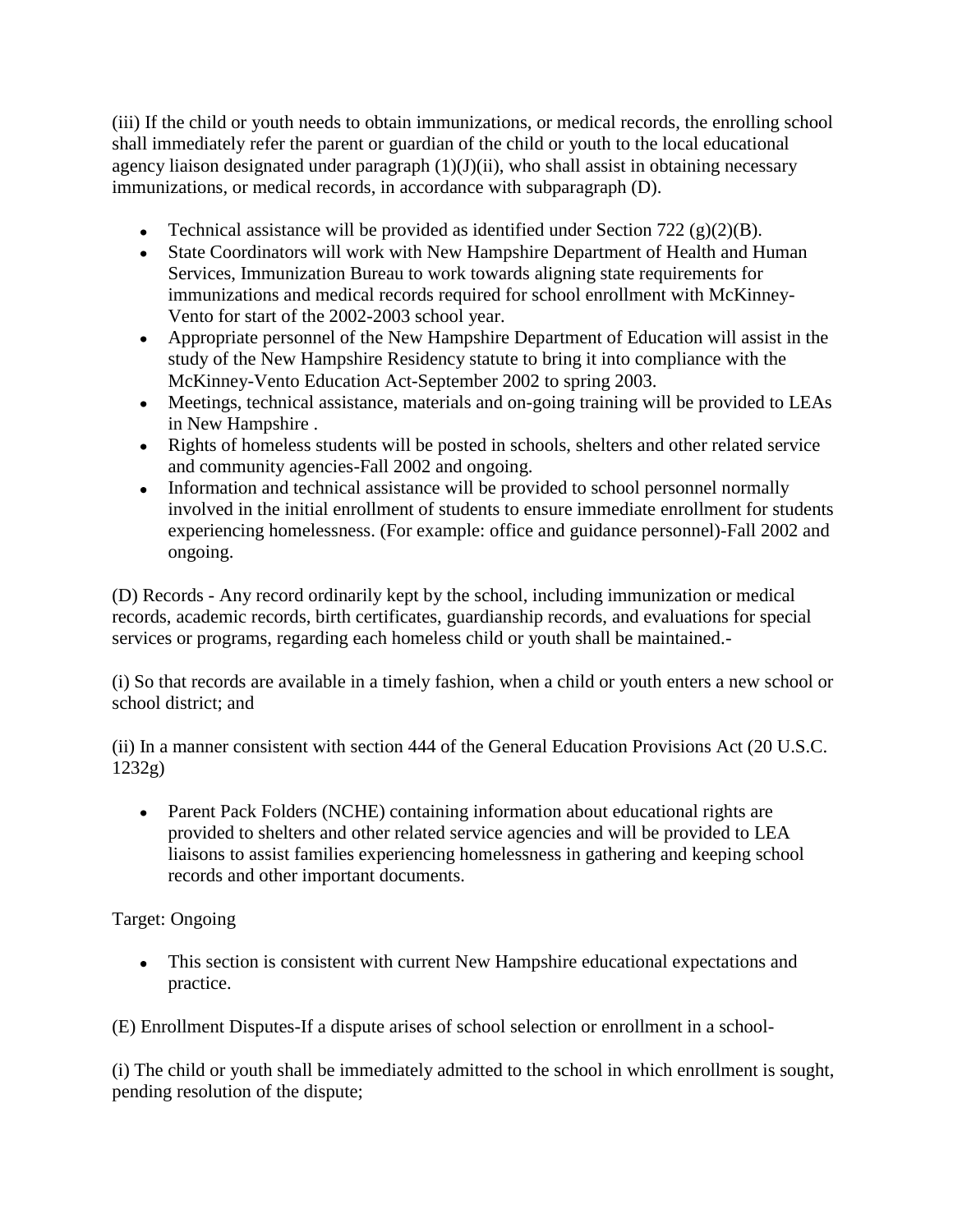(ii) The parent or guardian of the child or youth shall be provided with a written explanation of the school's decision regarding school selection or enrollment, including the rights of the parent, guardian, or youth to appeal the decision;

(iii) The child, youth, parent, or guardian shall be referred to the local educational agency liaison designated under paragraph (1)(J)(ii), who shall carry out the dispute resolution process as described in paragraph  $(1)(C)$  as expeditiously as possible after receiving notice of the dispute; and

- In the case of unaccompanied youth, the homeless liaison shall ensure that the youth is immediately enrolled in school pending resolution of the dispute.
- Reference Section  $722(g)(l)(C)$ . Guidance, training and technical assistance will be provided by the State Coordinator to assist local education agency liaisons to meet compliance under this section.

# Target: 2002

(F) Placement Choice - The choice regarding placement shall be made regardless of whether the child or youth lives with homeless parents or has been temporarily placed elsewhere.

- Reference Section  $722(g)(1)(C)$ . New Hampshire Residency statute 193:12 is under review regarding residency of homeless students and to align residency requirements for students experiencing homeless with the McKinney-Vento Education Act.
- Upon resolution of the residency requirements under New Hampshire statute, training, materials, and information on residency will be disseminated to all LEAs and related service agencies serving homeless families and youth.

## Target: Spring 2003

(G) School of Origin Defined-In this paragraph, the term 'school of origin' means the school that the child or youth attended when permanently housed or the school in which the child or youth was last enrolled.

The definition of 'school of origin' is included in materials, posters, parent pack folders,  $\bullet$ fact sheets, etc.

(H) Contact Information - Nothing in this subtitle shall prohibit a local educational agency from requiring a parent or guardian of a homeless child to submit contact information.

This is part of New Hampshire current practice.

(4) Comparable Services - Each homeless child or youth to be assisted under this subtitle shall be provided services comparable to services offered to other students in the school selected under paragraph (3), including the following:

(C) Transportation services.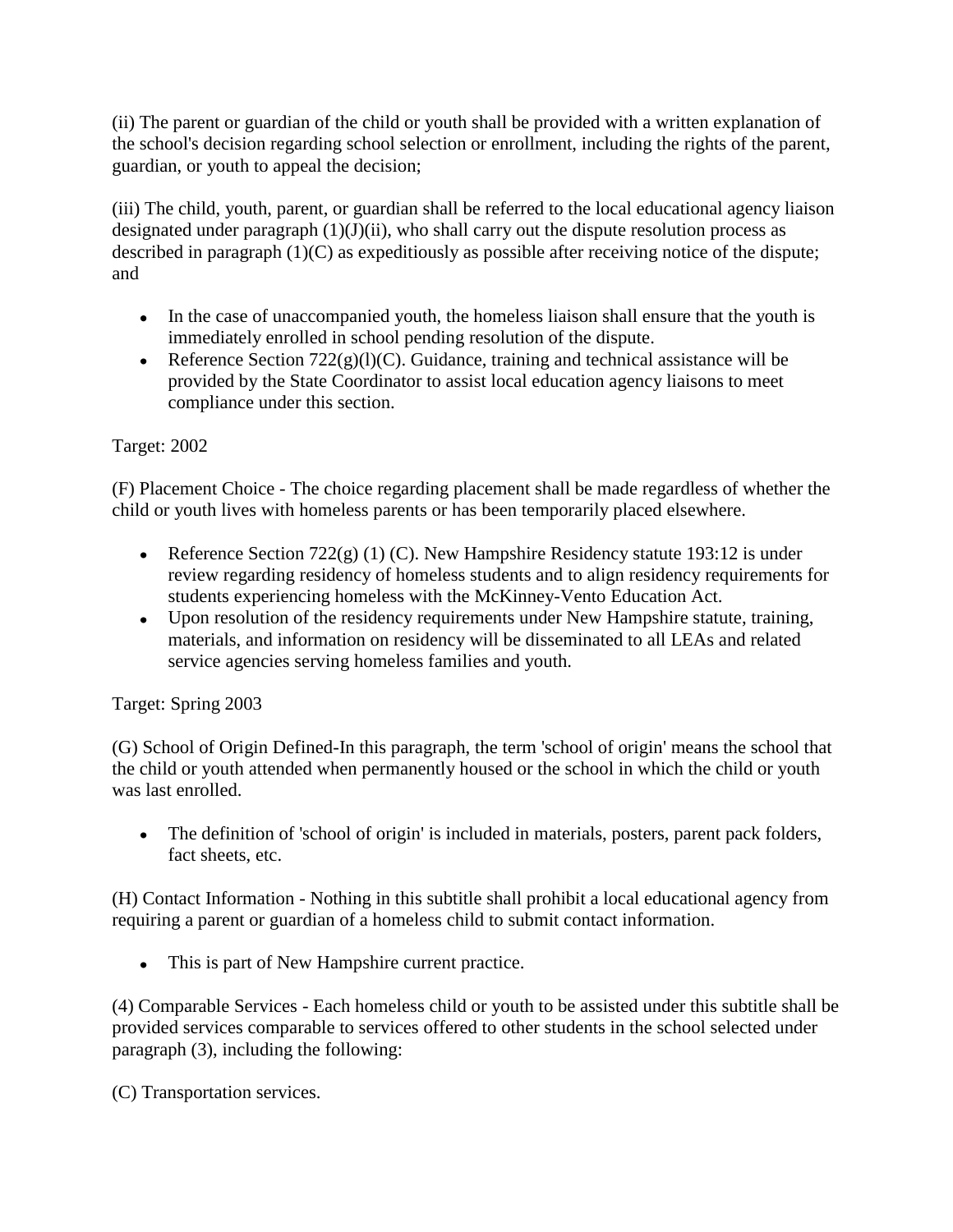(D) Educational services for which the child or youth meets eligibility criteria, such as services provided under Title I of the Elementary and Secondary Education Act of 1965 or similar State or local programs, educational programs for children with disabilities, and educational programs for students with limited English proficiency.

(E) Programs in vocational and technical education.

(F) Programs for gifted and talented students.

(G) School nutrition programs

- Local Education Liaison training will include requirements for transportation services (to and from the school of origin) when requested, for students experiencing homelessnessinitiating fall 2002.
- Local Directors of Transportation will be included in training opportunities and will receive information such as fact sheets which explain the requirement of transportation. Target: 2002-2003 school year.
- Opportunities to develop MOUs (memorandums of understanding) between neighboring local education agencies will be explored in order to facilitate transportation of students experiencing homelessness across borders of local education agencies (providing for equitable cost sharing). Target: 2002-2003
- Information and materials will be provided (as part of responsibilities of local liaisons in cooperation with the State Coordinator) to Title I Project Managers, Special Education Directors, ESOL, Guidance Counselors, Vocational Education Directors, gifted and talented programs etc. to ensure comparable services.
- Students experiencing homelessness will have access to school nutrition programs. Information, training and materials will be provided to shelters, schools including school nutrition personnel, office personnel, school nurses, outreach workers and other community agencies, etc. to ensure access to school nutrition programs. The development of a "school nutrition voucher" will be explored to expedite access to school nutrition programs-initiating summer 2002.

## (5) Coordination

(A) In General-Each local education agency serving homeless children and youths that receives assistance under this subtitle shall coordinate

(i) the provisions of services under this subtitle with local social service agencies and other agencies or programs providing services to homeless children and youths and their families, including services and programs funded under the Runaway and Homeless Youth Act (42 U.S.C. 5701 et seq.); and

(ii) with other local educational agencies on inter district issues, such as transportation or transfer of school records.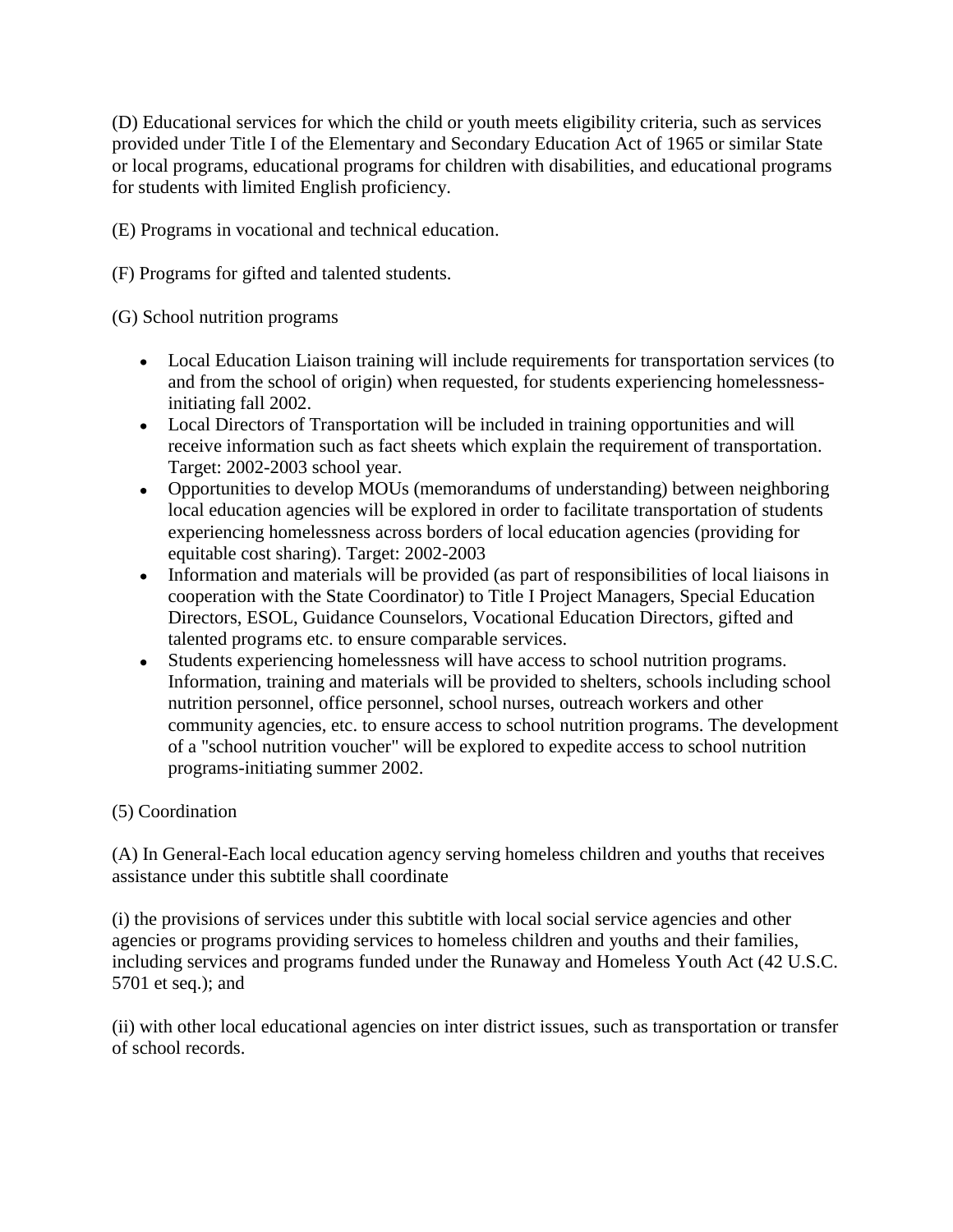- Support provided to local liaisons will include training and materials to assist local education agencies to provide outreach and develop collaboration with shelters, social service agencies and other programs providing services to children and youths experiencing homelessness.
- Local contact information will be provided to shelters, outreach workers, and other service providers.
- Reference previous sections explore development of MOU between districts (sharing borders) to assist in timely transportation arrangements.

(B) Housing Assistance - If applicable, each State education agency and local education agency that receives assistance under this subtitle shall coordinate with State and local housing agencies responsible for developing the comprehensive housing affordability strategy described in section 105 of the Cranston-Gonzalez National Affordable Housing Act (42 U.S.C. 12705) to minimize educational disruption for children and youths who become homeless.

- Education rights of children and youth experiencing homelessness will be provided to state and local housing agencies as available-ongoing.
- Contact information identifying local education liaisons and the State Coordinator will be provided to New Hampshire Department of Health and Human Services, Bureau of Homelessness and Housing to facilitate coordination-2002-2003 school year.
- Appropriate agencies dealing with housing will be identified and included in appropriate mailings-ongoing.
- Contact information for State Coordinator is included in the statewide Help Line servicespring 2002.
- Contact information for local education agency liaisons will be included in the statewide Help Line service-fall 2002 and ongoing.

(C) Coordination Purpose - The coordination required under subparagraphs (A) and (B) shall be designed to

i. insure that homeless children and youths have access and reasonable proximity to available education and related support services; and

ii. Raise the awareness of school personnel and service providers of short-term stays in a shelter and other challenges associated with homelessness.

- Reference activities on awareness described in Section  $722(g)(1)(c)$
- Local education agency liaison will be supported through on-going training and technical assistance provided by the State Coordinator. Refer to description of liaison training activities.

(6) Local Education Liaison

(A) Duties - Each local education agency liaison for homeless children and youths, designated under paragraph  $(1)(J)(ii)$ , shall ensure that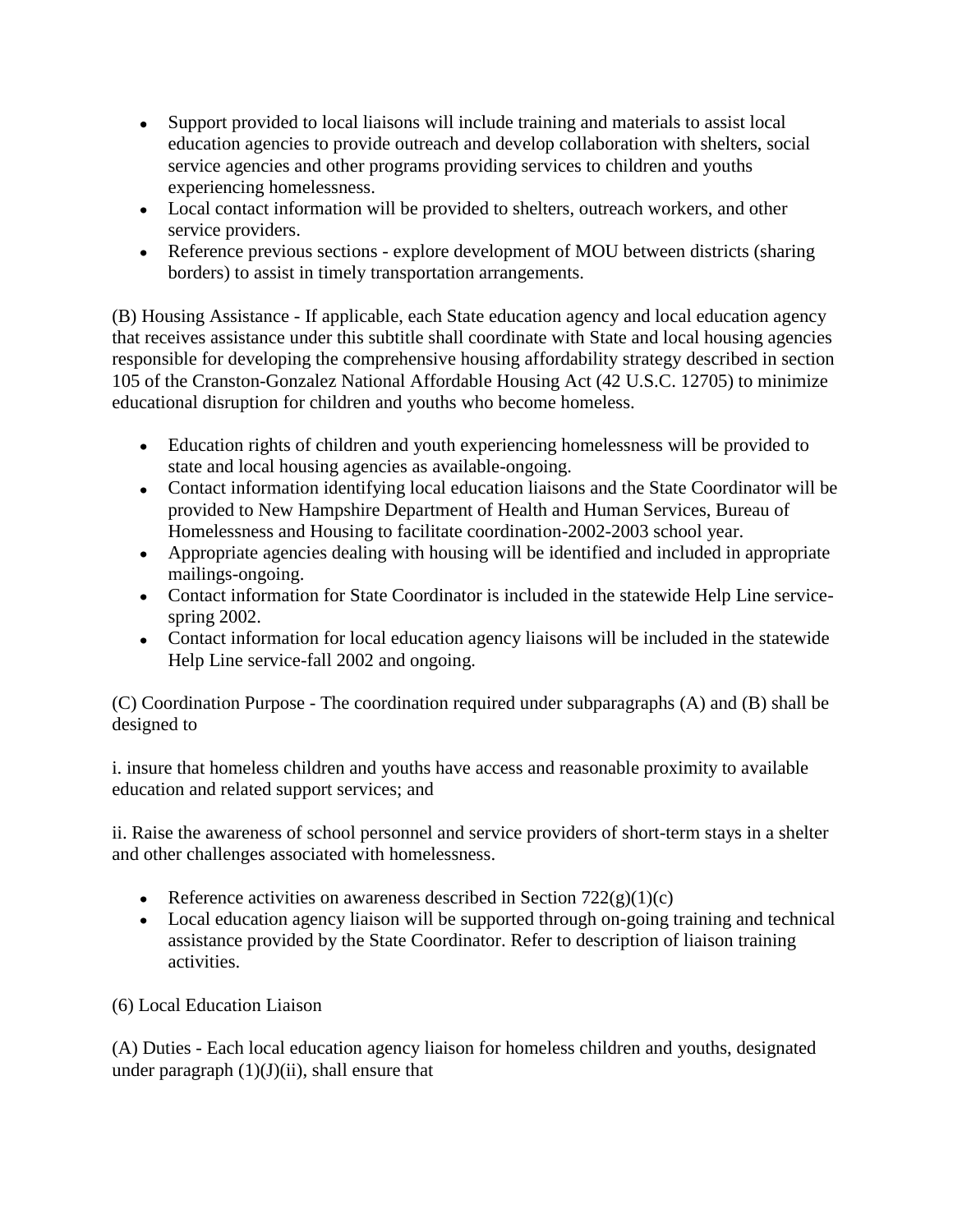(i) homeless children and youths are identified by school personnel and through coordination activities with other entities and agencies;

(ii) homeless children and youths enroll in, and have a full and equal opportunity to succeed in, schools of that local education agency;

(iii) homeless families, children, and youths receive educational services for which such families, children, and youths are eligible, including Head Start and Even Start programs and preschool programs administered by the local education agency, and referrals to health care services, dental services, mental health services, and other services;

(iv) the parents or guardians of homeless children and youths are informed of the educational and related opportunities available to their children and are provided with meaningful opportunities to participate in the education of their children;

(v) public notice of the educational rights of homeless children and youths is disseminated where such children and youths receive services under this Act, such as schools, family shelters, and soup kitchens;

(vi) enrollment disputes are mediated in accordance with paragraph  $(3)(E)$ ; and

(vii) the parent or guardian of a homeless child or youth, and any unaccompanied youth, is fully informed of all transportation services, including transportation to the school of origin, as described in paragraph (1)(J)(iii), and is assisted in accessing transportation to the school that is selected under paragraph (3)(A).

 $\bullet$ The requirements identified above will be included in liaison training and in information and materials provided as part of outreach activities to homeless families, children, and youths. Such material and information will be available at shelters, schools, soup kitchens, and other locations as identified-target 2002-2003 school year.

(B) Notice - State Coordinators established under subsection (d) (3) and local educational agencies shall inform school personnel, service providers, and advocates working with homeless families of the duties of the local educational agency liaisons.

- Local educational agency liaisons will be identified by fall of 2002 and updated as needed. Contacts and responsibilities under the McKinney-Vento Education Act will be posted on the NH Department of Education Web site and updated as needed-Target: Fall 2002 and ongoing.
- Contact information for local educational agency liaisons will be included in information and materials provided to schools, service providers, and advocates working with homeless families, children, and youth-Target: Fall 2002 and ongoing.

(C) Local and State Coordination-Local educational agency liaisons for homeless children and youths shall, as part of their duties, coordinate and collaborate with State Coordinators,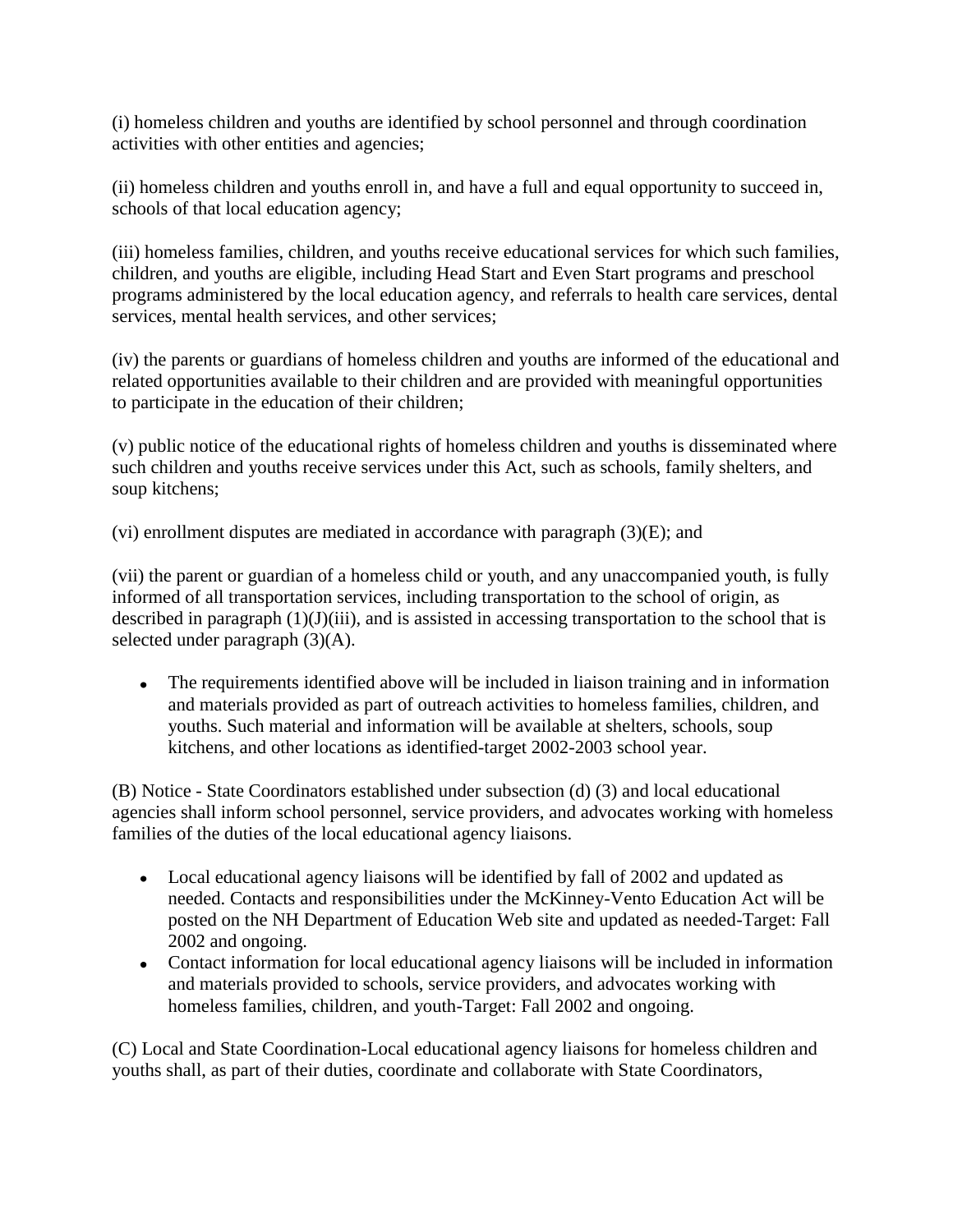community and school personnel responsible for the provision of education and related services to homeless children and youths.

Training provided to local education agency liaison and on-going technical assistance from the State Coordinator will emphasize collaborative and coordination efforts between the SEA and LEAs and with state agencies, community agencies, shelter personnel, outreach workers and other service providers to be identified serving homeless children and youth.

## (7) Review and Revisions

(A) In General - Each State educational agency and local educational agency that receives assistance under this subtitle shall review and revise any policies that may act as barriers to the enrollment of homeless children and youths in schools that are selected under paragraph (3).

(B) Consideration - In reviewing and revising such policies, consideration shall be given to issues concerning transportation, immunization, residency, birth certificates, school records, other documentation, and guardianship.

(C) Special Attention - Special attention shall be given to ensuring the enrollment and attendance of homeless children and youths who are not currently attending school.

- Reference previous sections of this plan (Sec  $722(g)(i)(c)$  and  $722(g)(i)(G)$ ) which address efforts to review and revise policies (NH Residency and Immunization).
- Local Education Agencies will be provided information on reviewing and revising policies which may act as barriers to the enrollment of homeless children and youths-Summer 2002 and ongoing.
- Local Education Liaisons will receive training which includes information concerning the review of existing practices and guidelines for revision of such practices-Fall 2002 and ongoing.
- Outreach efforts to identify homeless children and youths currently not attending school are included in efforts cited in section  $(722(g)(i)(B))$  of this plan.

The State Educational Agency Use of Funds Received Under this Program.

- 1. Use of funds to carry out State-level activities
- 2. Use of funds to make subgrants to Local Educational Agencies
	- As a minimally funded state under the McKinney-Vento Homeless Education Act, New Hampshire will receive a minimum of \$150,000.00 each year to assist in meeting the educational needs of homeless children and youths.
	- Funds are used at the State level to fund the position and activities the State Coordinator. Responsibilities of the State Coordinator are described in section 721(f). Data collection, technical assistance, training and dissemination of information will be conducted as necessary to fulfill the duties of the State Coordinator.